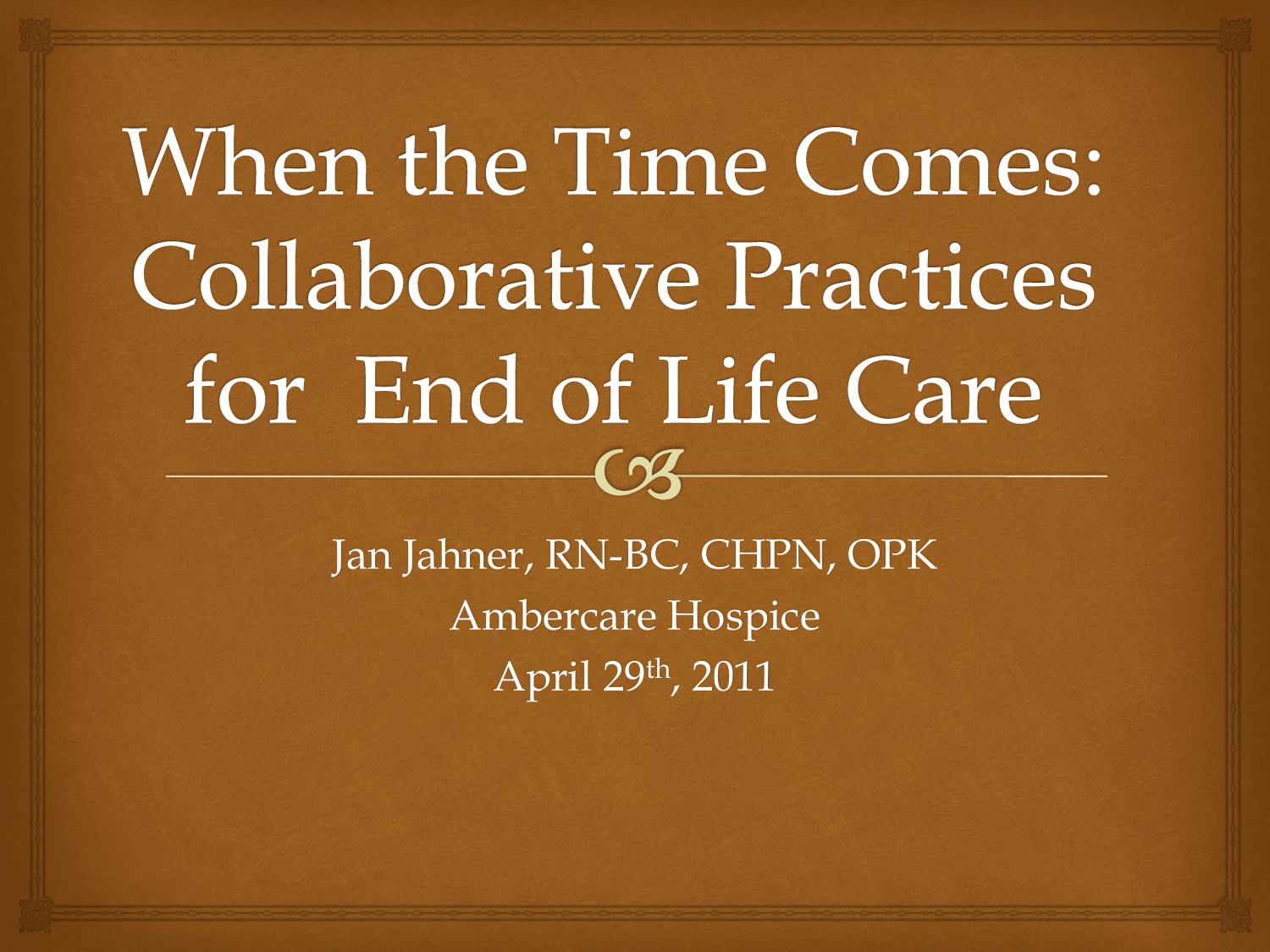# **Guardians, Advocates, Care givers and Family members:**

 $C<sub>3</sub>$ 

We must consider

To be true friends and prevent suffering we must engage those for whom we hold responsibility with intimate concern.

Intimacy is prerequisite to discussing death. Intimacy takes both our time and skill. It is earned.

Death is an event best planned and prepared for among intimates before death arrives.

The law and the rules are there to protect. But only we, the caring human beings, can prevent unnecessary suffering.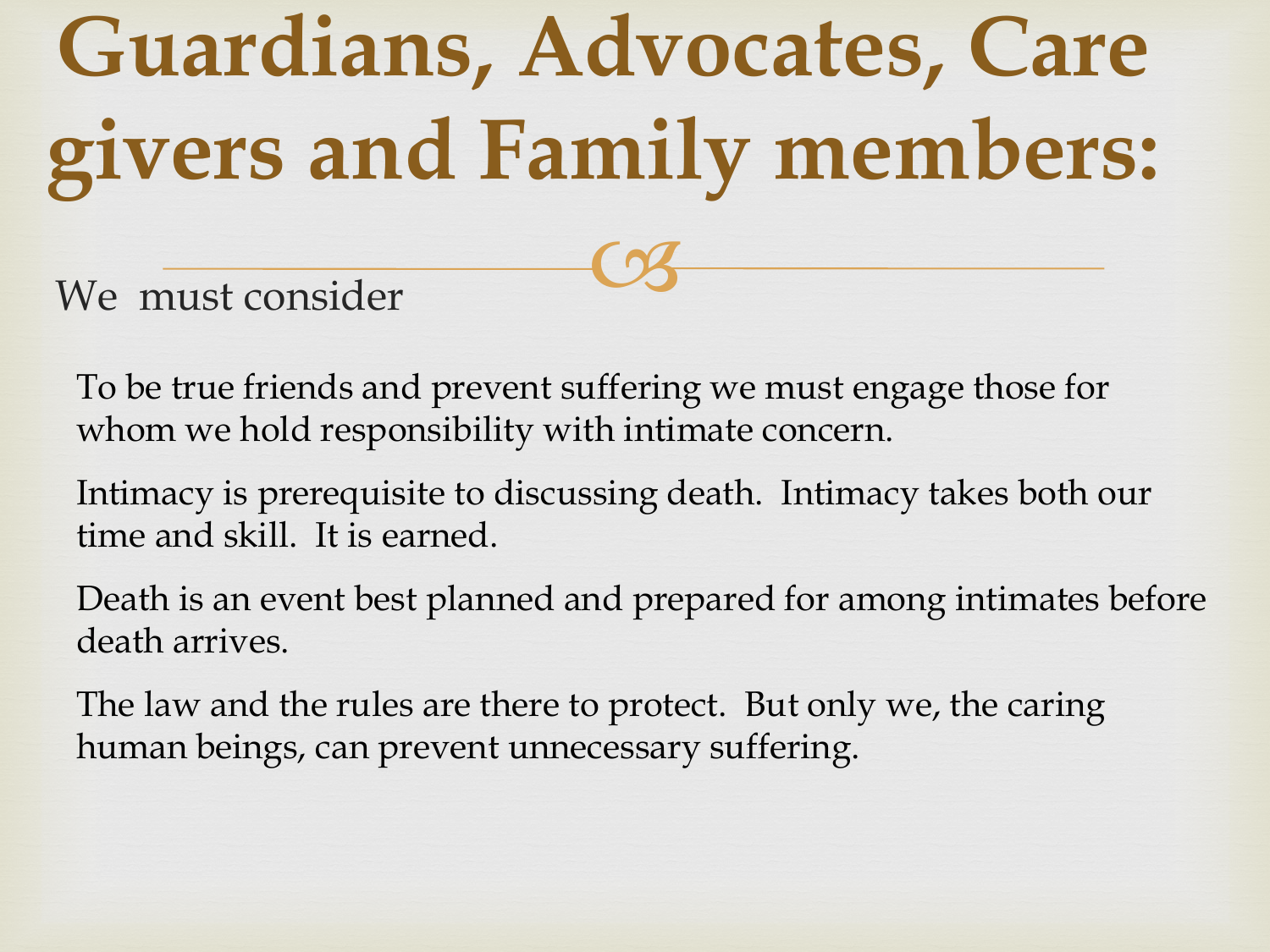## objectives

 $C<sub>3</sub>$ 

 Review the hospice benefit, conditions of participation or Review interdisciplinary functioning General population Persons with I-DD

Review unique needs and interface with care-givers, patients and families of persons with Developmental **Disabilities**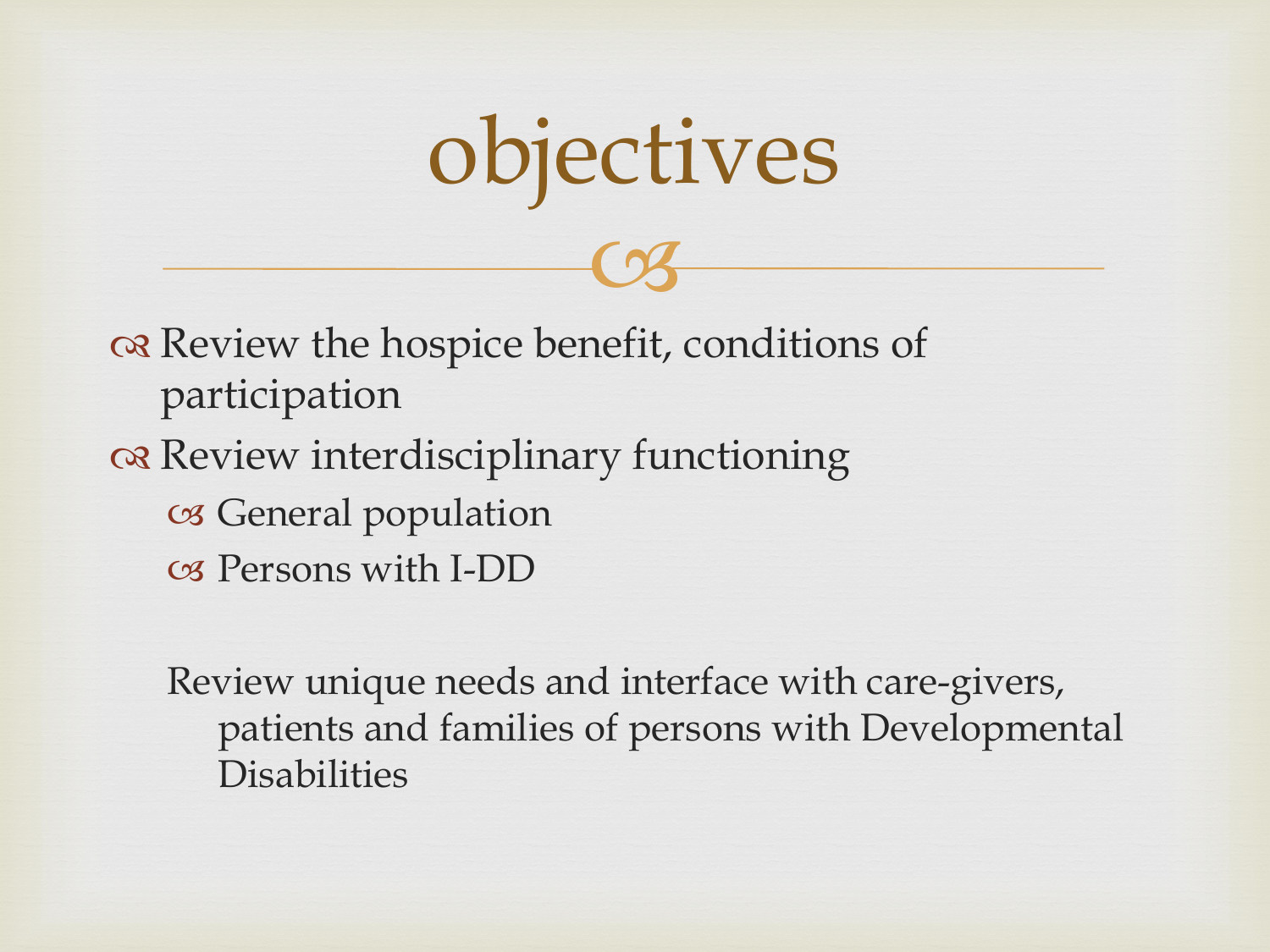$\frac{1}{3}$ Why is Hospice so important for this population?

Unique needs Unique, interdisciplinary model of care

A service that reaches out to the "family" (care-giver team) as part of the unit of care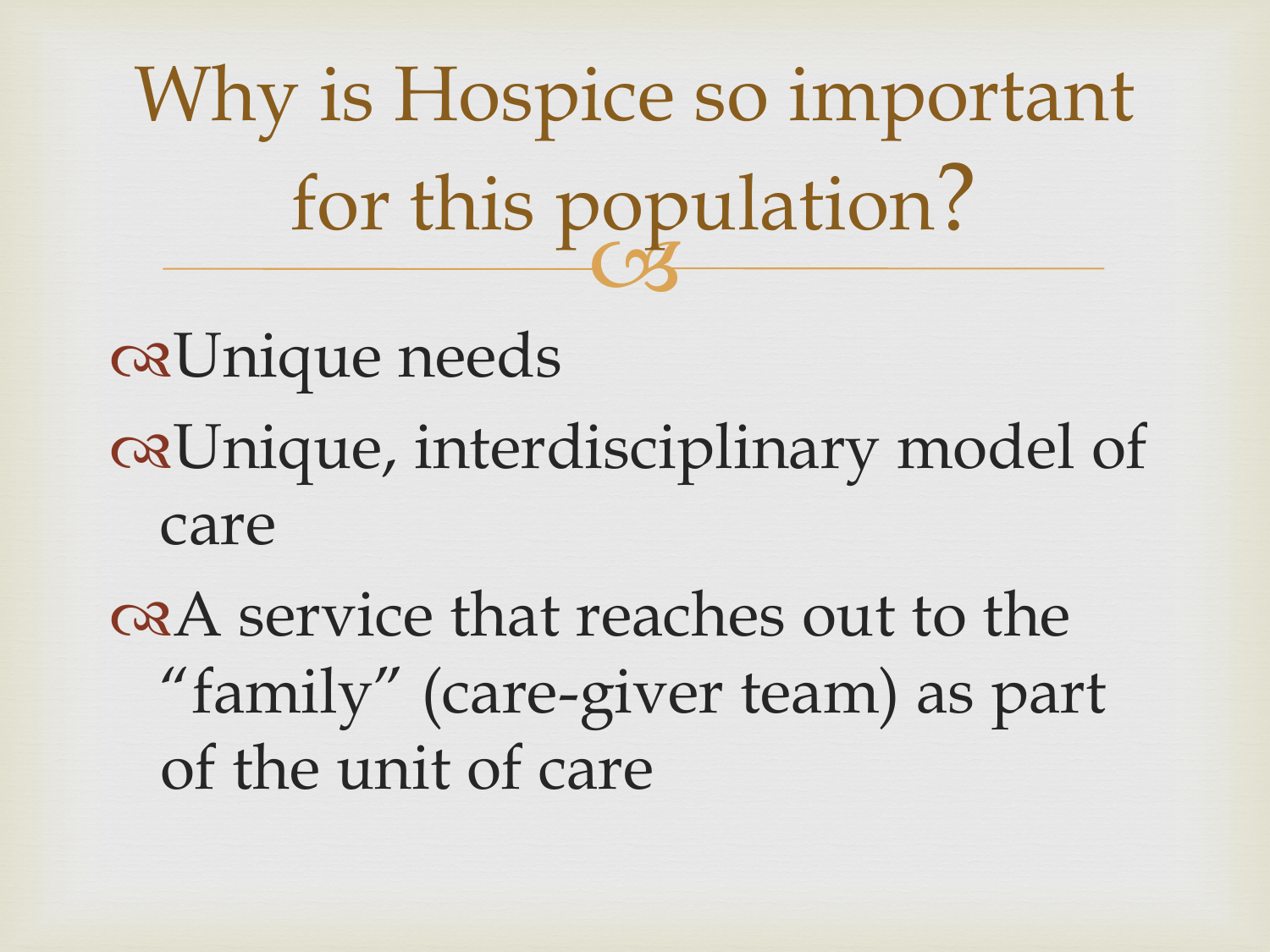

- os Dignity
- In Control, Comfortable, Sense of Closure
- Affirmation/value of dying (redefinition of time, space, life and death.)
- Personhood recognized
- Trust in providers
- or Recognition of impending death
- Beliefs and values honored
- Burden minimized, Relationships optimized
- Appropriateness of death
- Leaving a legacy, Family Care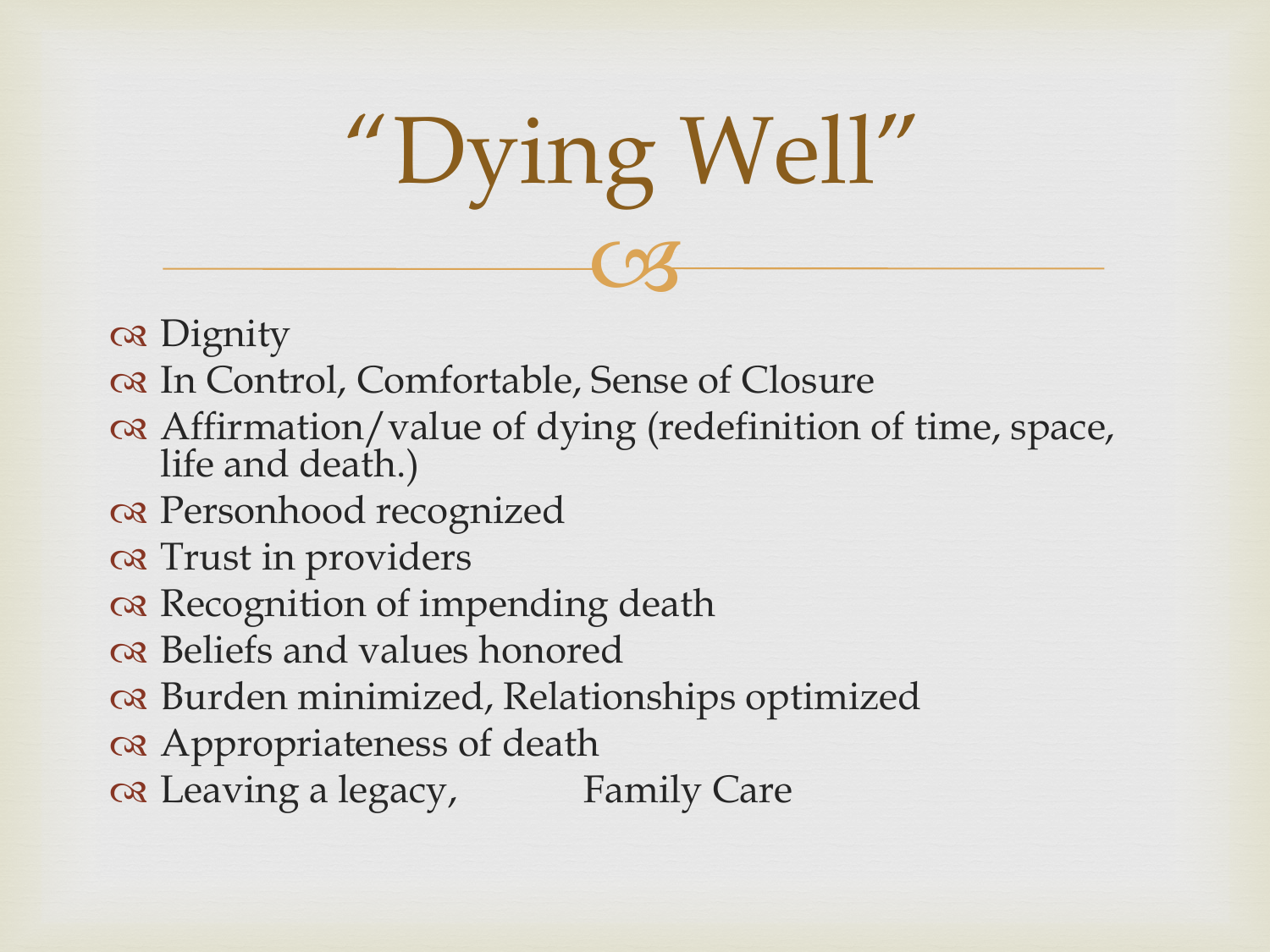**ERS** Patients with DD: demographics

Life expectancy within 5 yrs. of the general population

- Increased frequency of death from age related illnesses
	- Cancer, Heart Disease, Chronic lung disease
- Increased need for palliative care……prior to hospice
- Increased need for advance care planning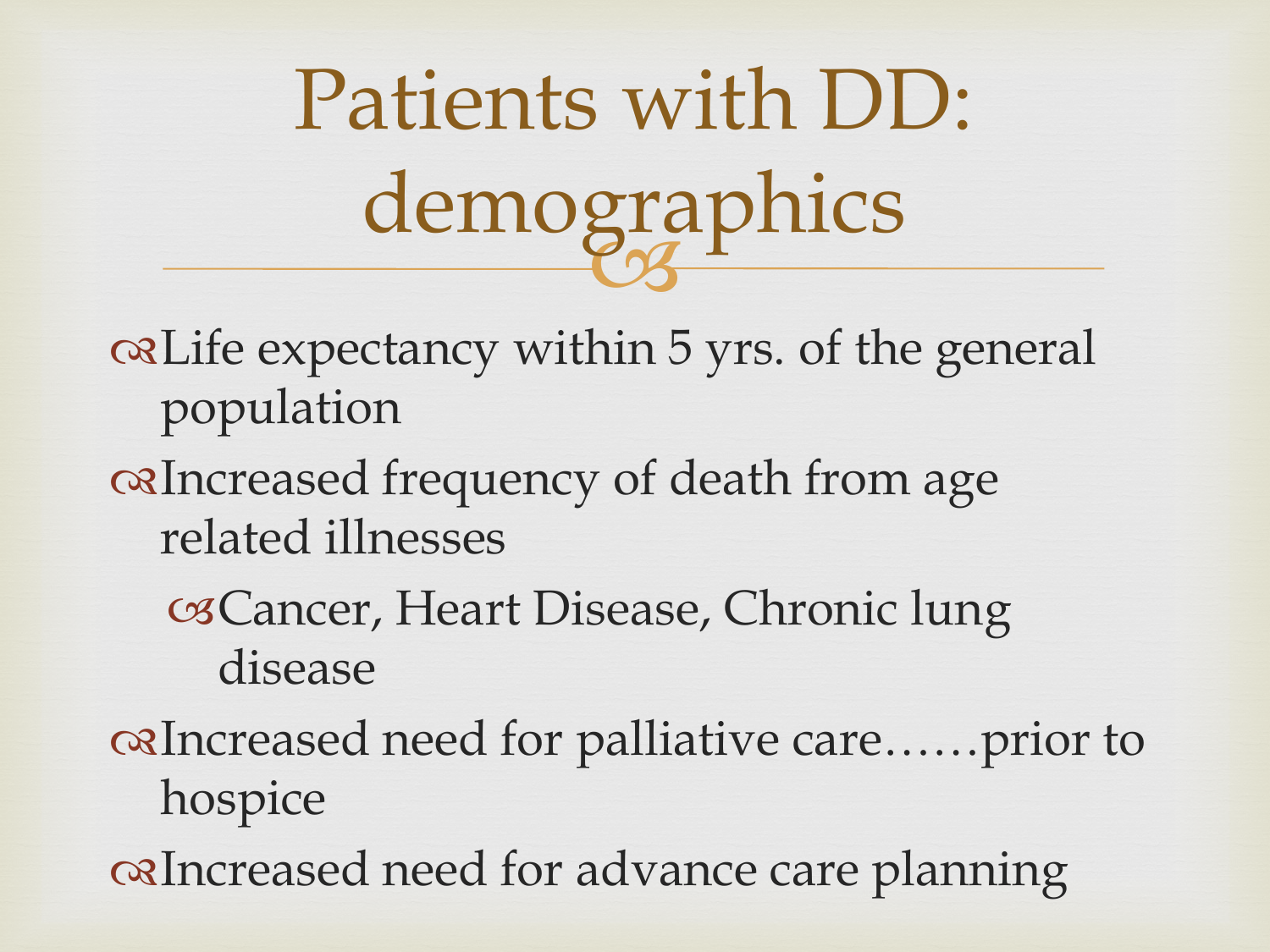# $C<sub>3</sub>$ Housing Trends

os Past decades

- Decreased institutionalization
- Mainstreaming of I-DD to the community
- Home care often provided by elderly parents….what happens when parents die or become disabled?
- Group Homes, Community housing, what level of familiarity, continuity? Can they stay where they are known, and understood?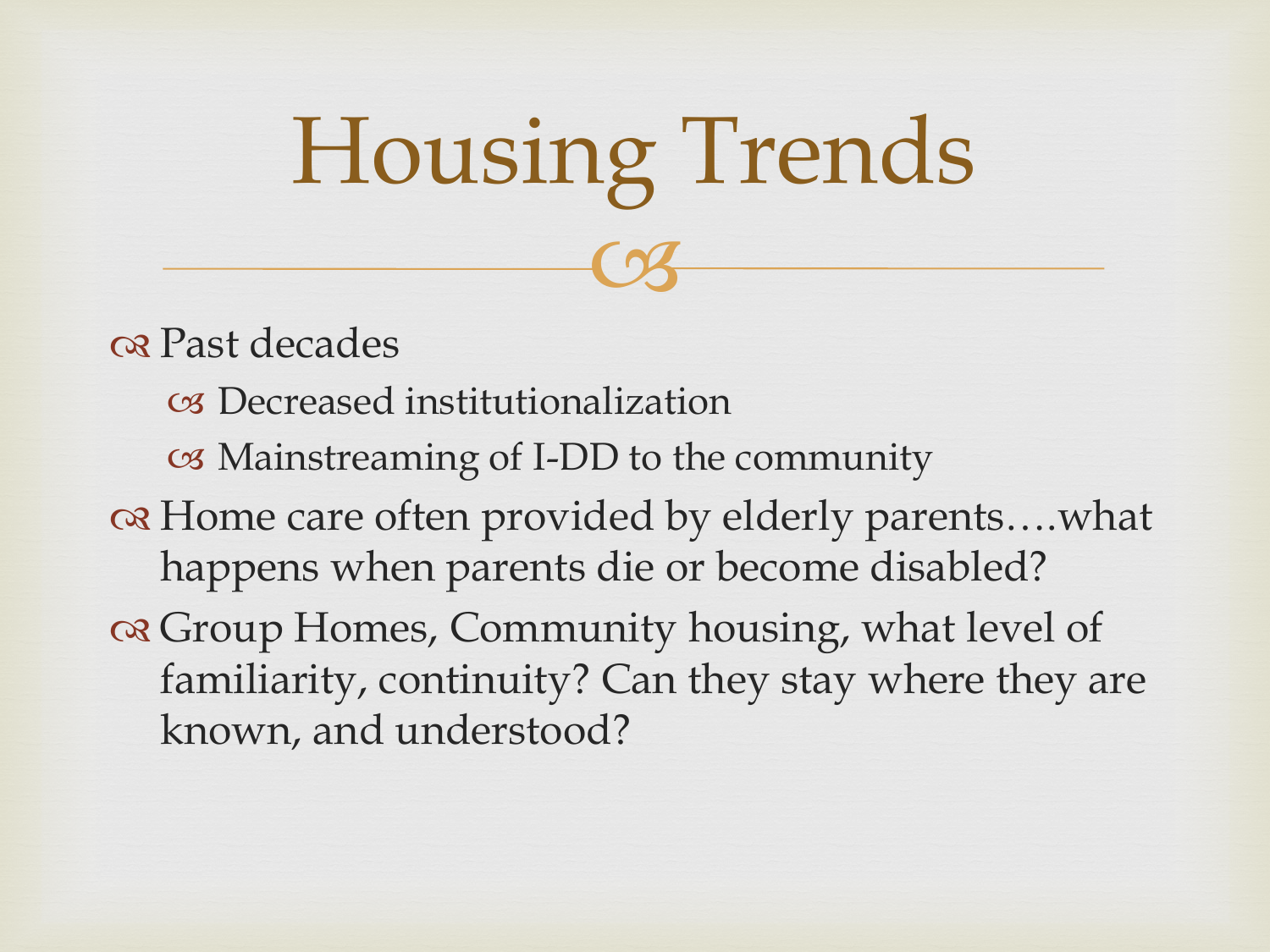$C<sub>3</sub>$ Further issues concerning medical and palliative care for I-DD

- Lack of full comprehension of their illness, symptoms or treatments
	- May interpret illness **or treatments** as punishment for wrongdoing
	- $\alpha$  May not understand death and why their family/c/g's are sad
- or Symptom assessment may be compromised by an inability to communicate well
	- Wide range of behaviors indicating discomfort
	- Signals may be only apparent to people that know them well
	- Unclear what is causing distress: pain, anxiety, fear, sadness?
- or Not allowed appropriate bereavement
	- Potential for inadequate death education, often excluded from funerals, memorial services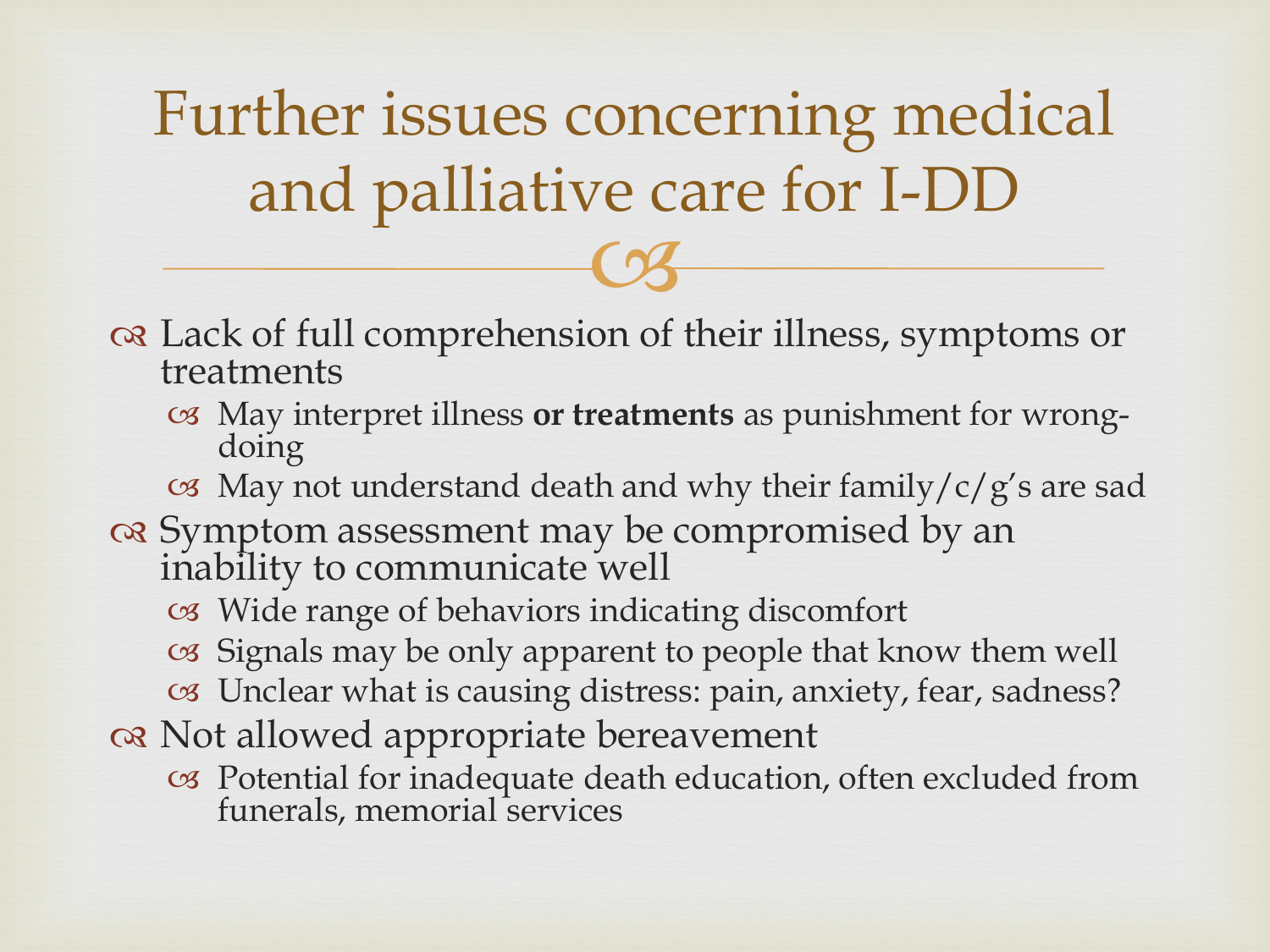$C<sub>3</sub>$ of The team and their roles Communication among the interdisciplinary team Patient/Family centered approach to care Hospice planning process

The Hospice Benefit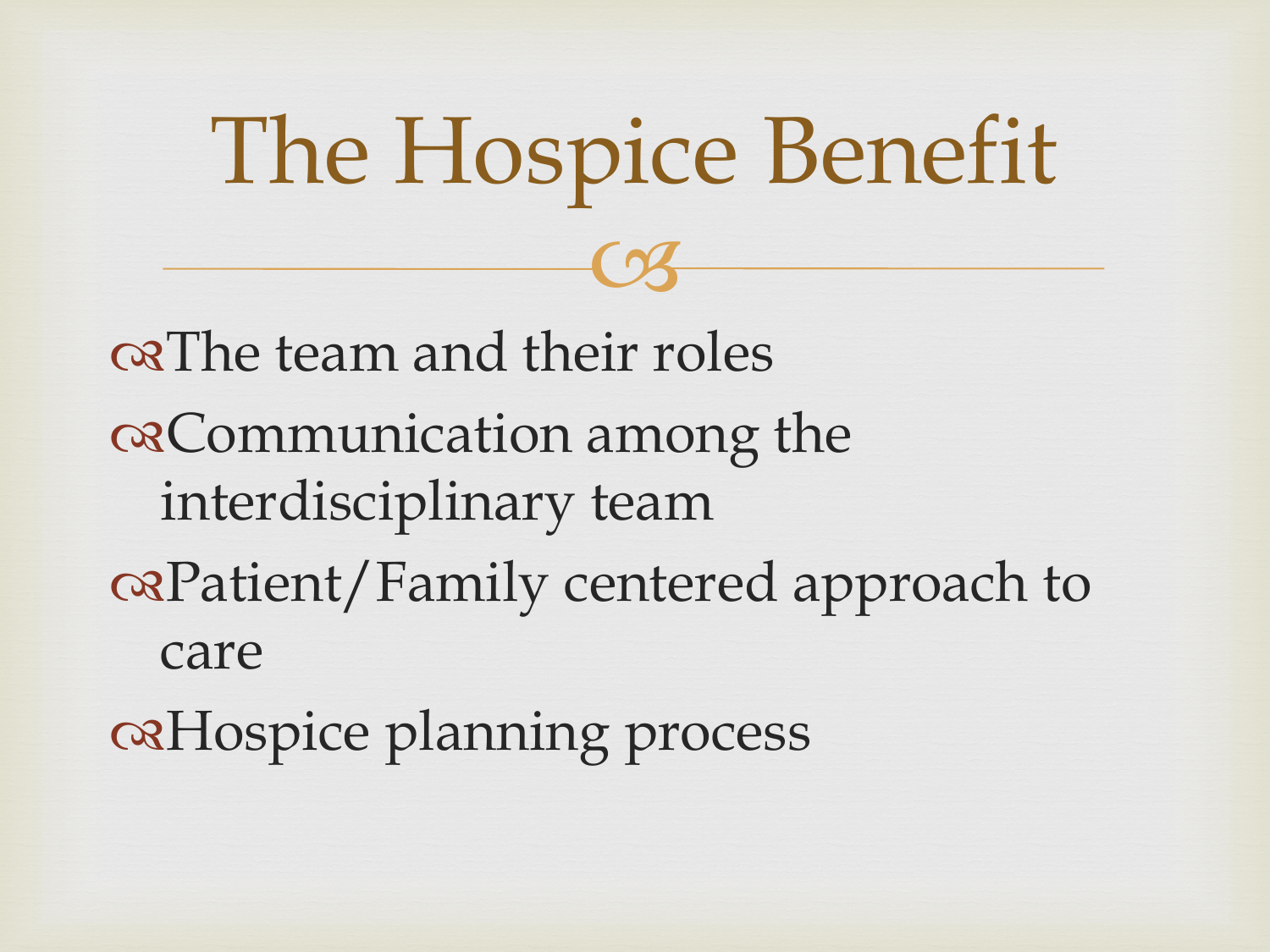#### $\frac{1}{3}$ Supporting the life that is

Data is beginning to show that palliative care extends life…..

Symptom management Reduction in hospitalization Support for spiritual, emotional, social : whole person care

Support for care-giving team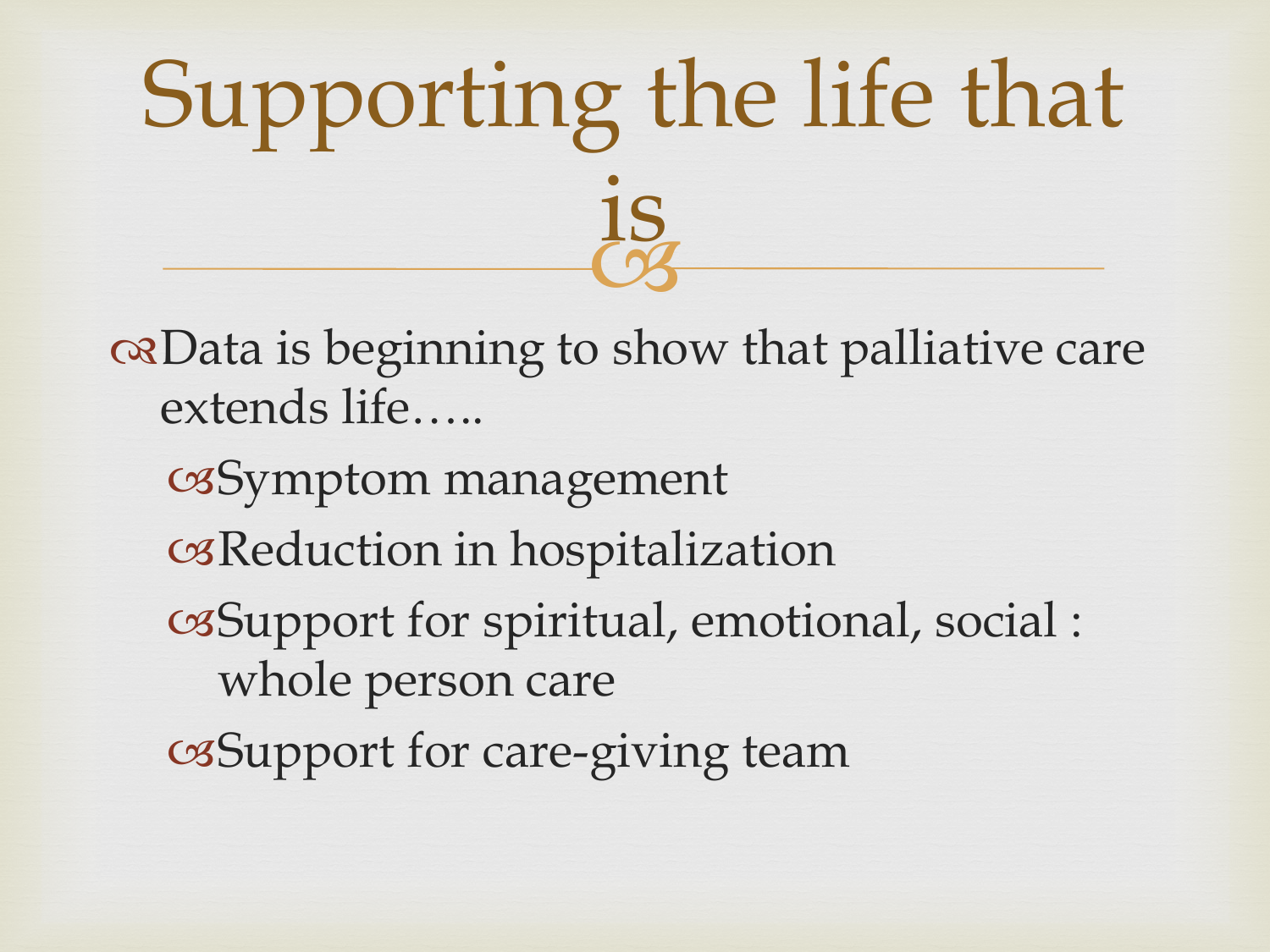#### $\frac{1}{3}$ The Hospice Planning Process

IDT: a meeting of all disciplines Documentation: supporting collaboration Making a referral Communication strategies Barriers to effective communication Barrier-breaking: extending the team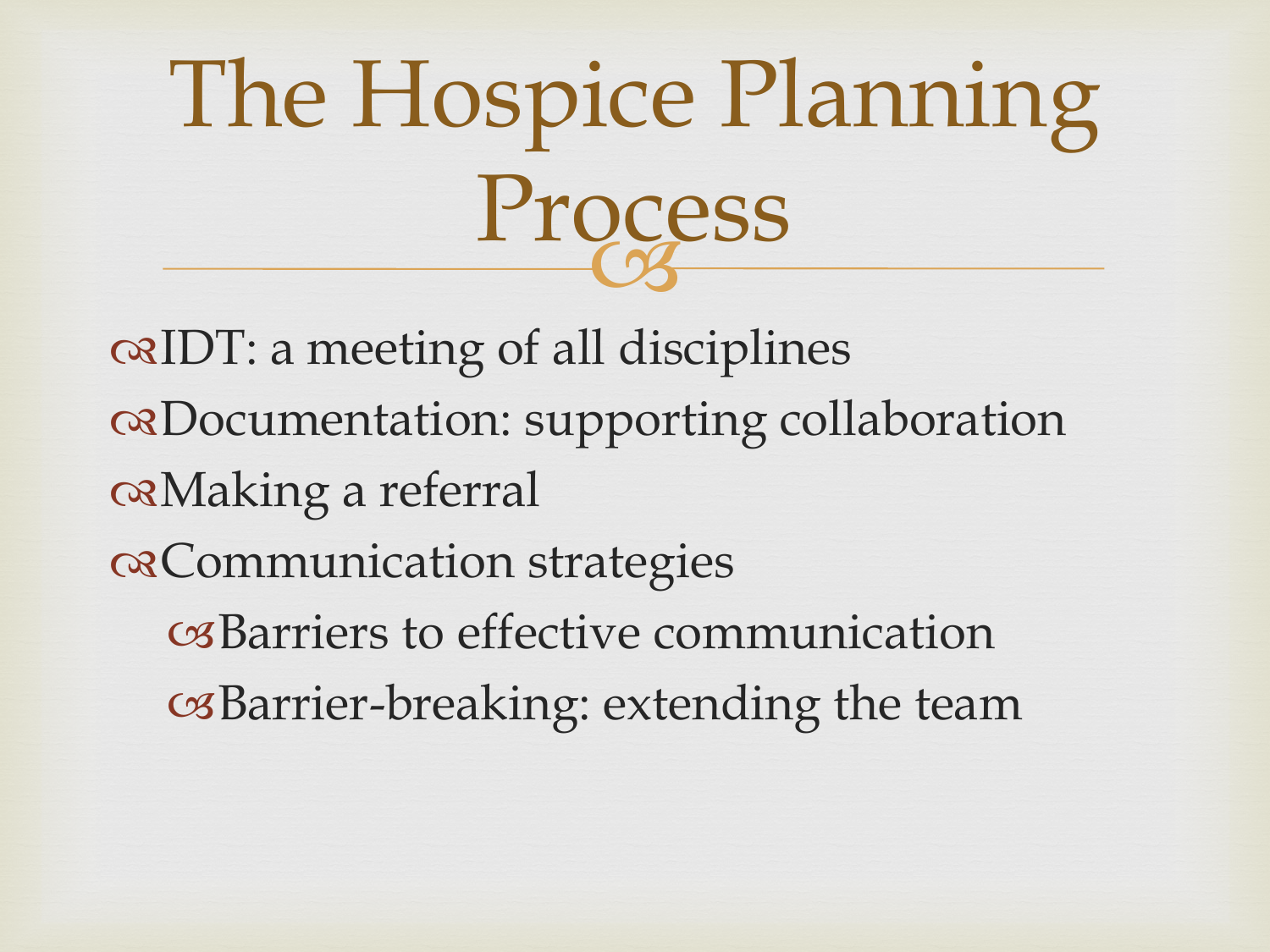# $C<sub>3</sub>$ Medicare's expectations

 Mandated appointment of hospice case management in the care and oversight of the dying person on The role of the hospice team in providing support to other healthcare providers

on The role of the hospice in providing education for healthcare professionals during the dying process or Who to approach when there are concerns about communication related to the care of a hospice pt.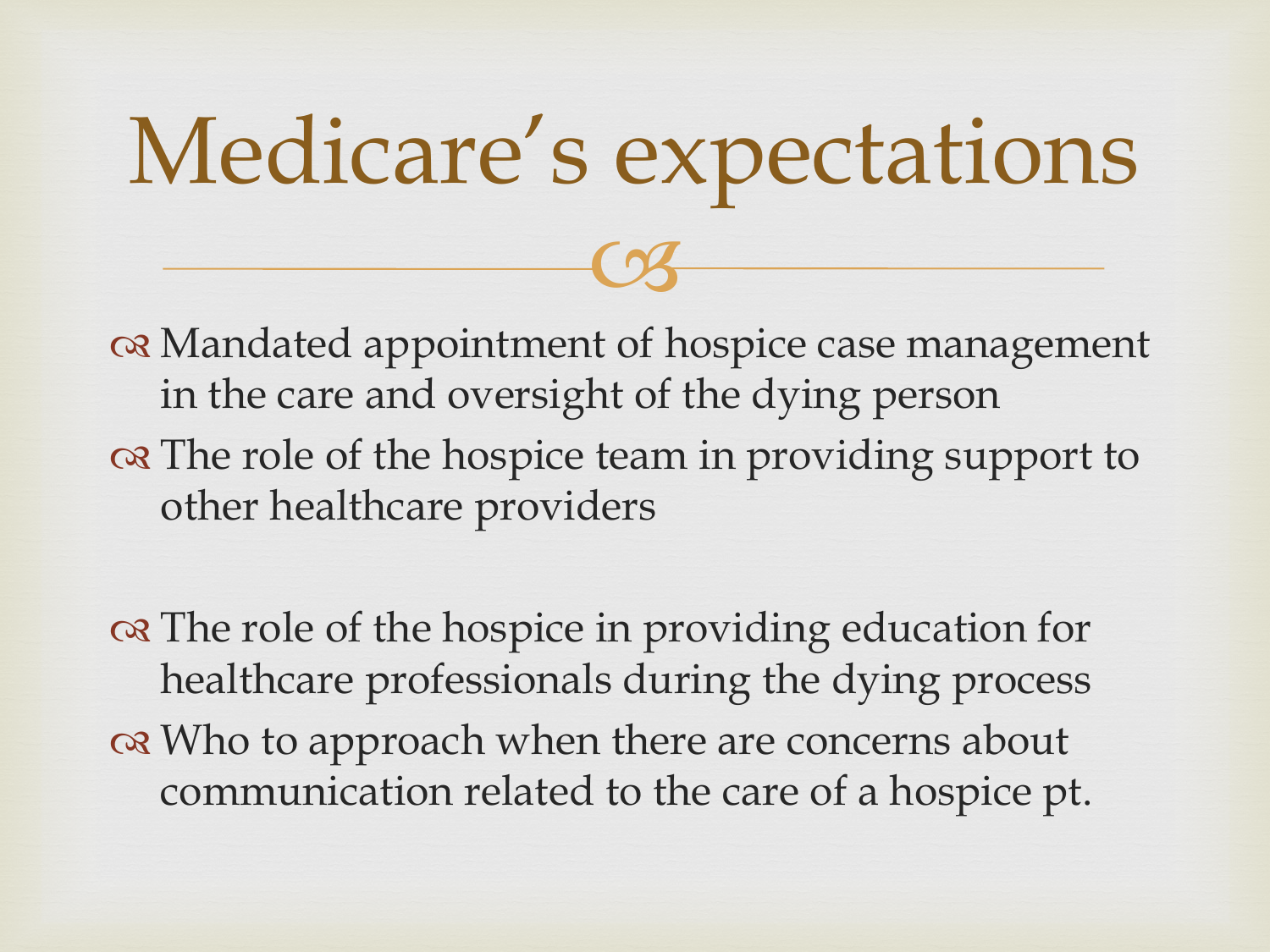#### Communication

 $C<sub>3</sub>$ 

 Communication about symptoms; high potential for extensive tests due to poor communication Information understandable Not about abstract diseases, ideas Touch, teaching, reassurance Understand the burdens, as well as possible …………within the persons world Will remission or benefit be sustained long enough to warrant the duration of therapy, given the experience to the disabled person?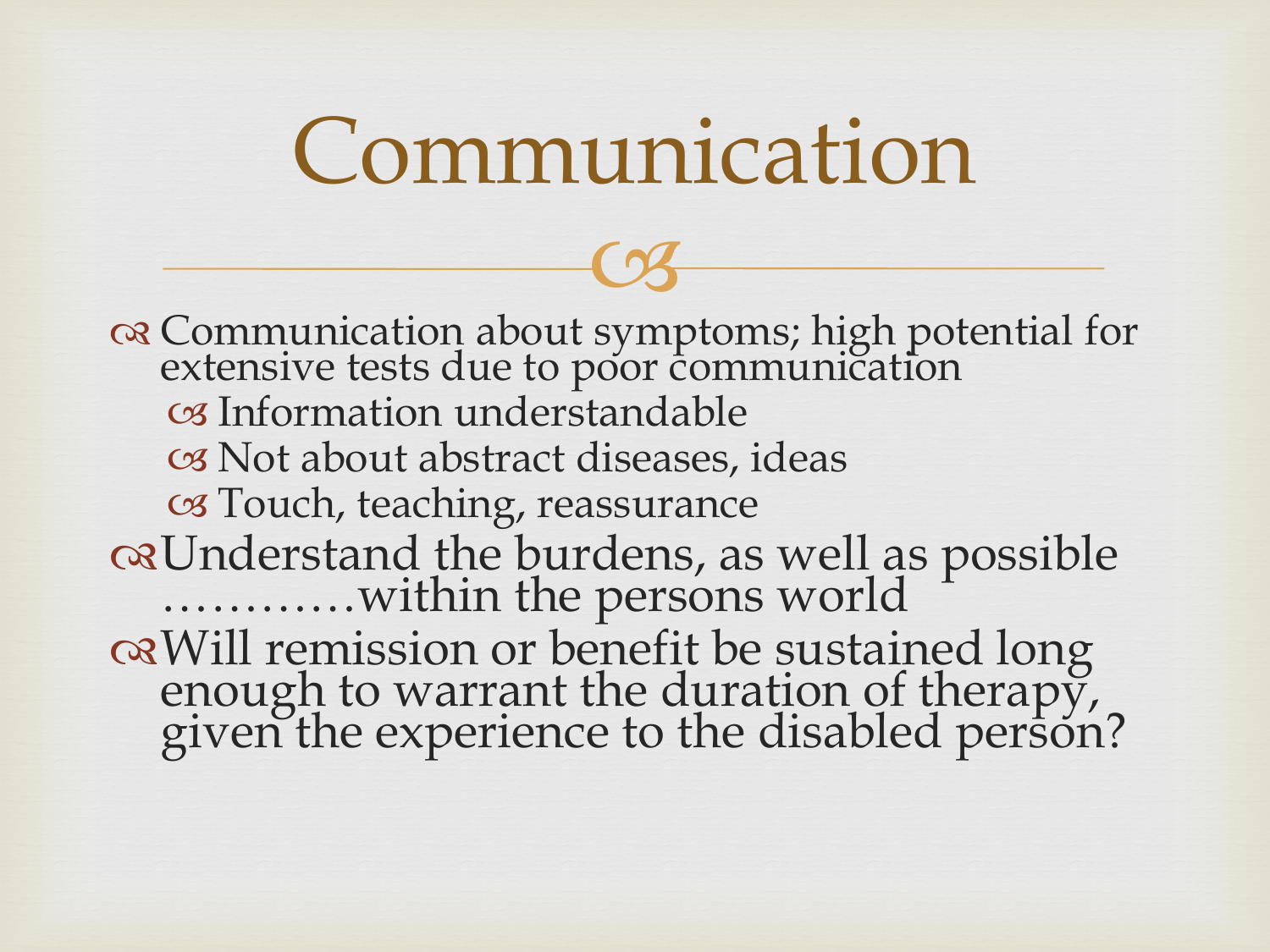$C<sub>3</sub>$ Providing Effective Palliative and Supportive Care

#### Education for persons with DD, their families, care-givers

- Person centered approach involves exploration of understanding
- Values, past experiences, what comforts, what frightens,
- Time: Interview, observation, "normal" activities and expression

#### Maximize time in familiar surroundings

- Familiar people and objects, smells,
- Routines and activities enjoyable to the patient, emotional reassurance, presence
- Communication across settings vital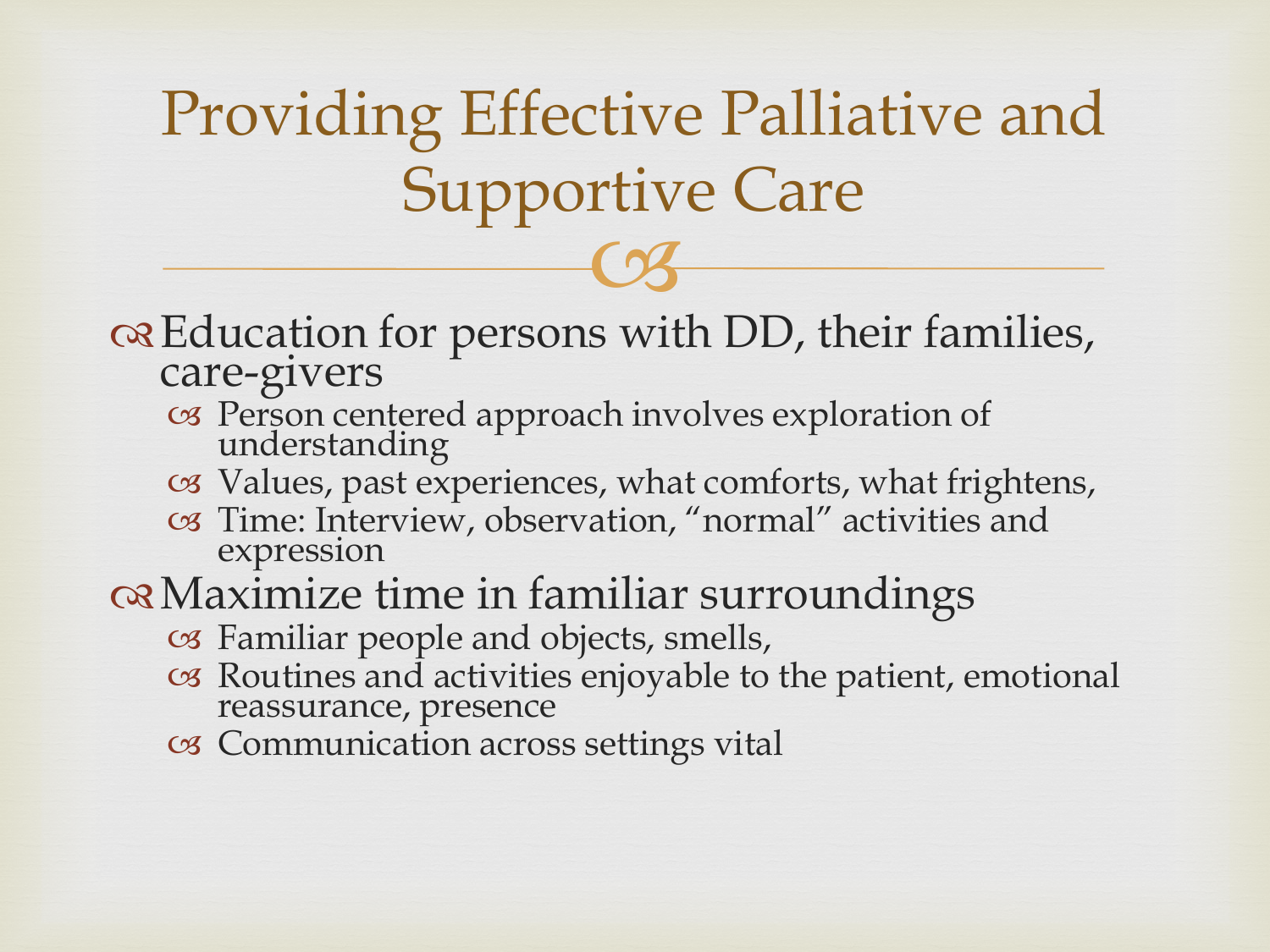## $C<sub>3</sub>$ Symptom Management

 Empiric use of comfort medications: trial and error of Strong need for non-drug measures: what sooths? What frightens: recognize the roll of taste, touch and hearing, all the senses that may be impacted Use of chocolate, aroma therapy, soft textures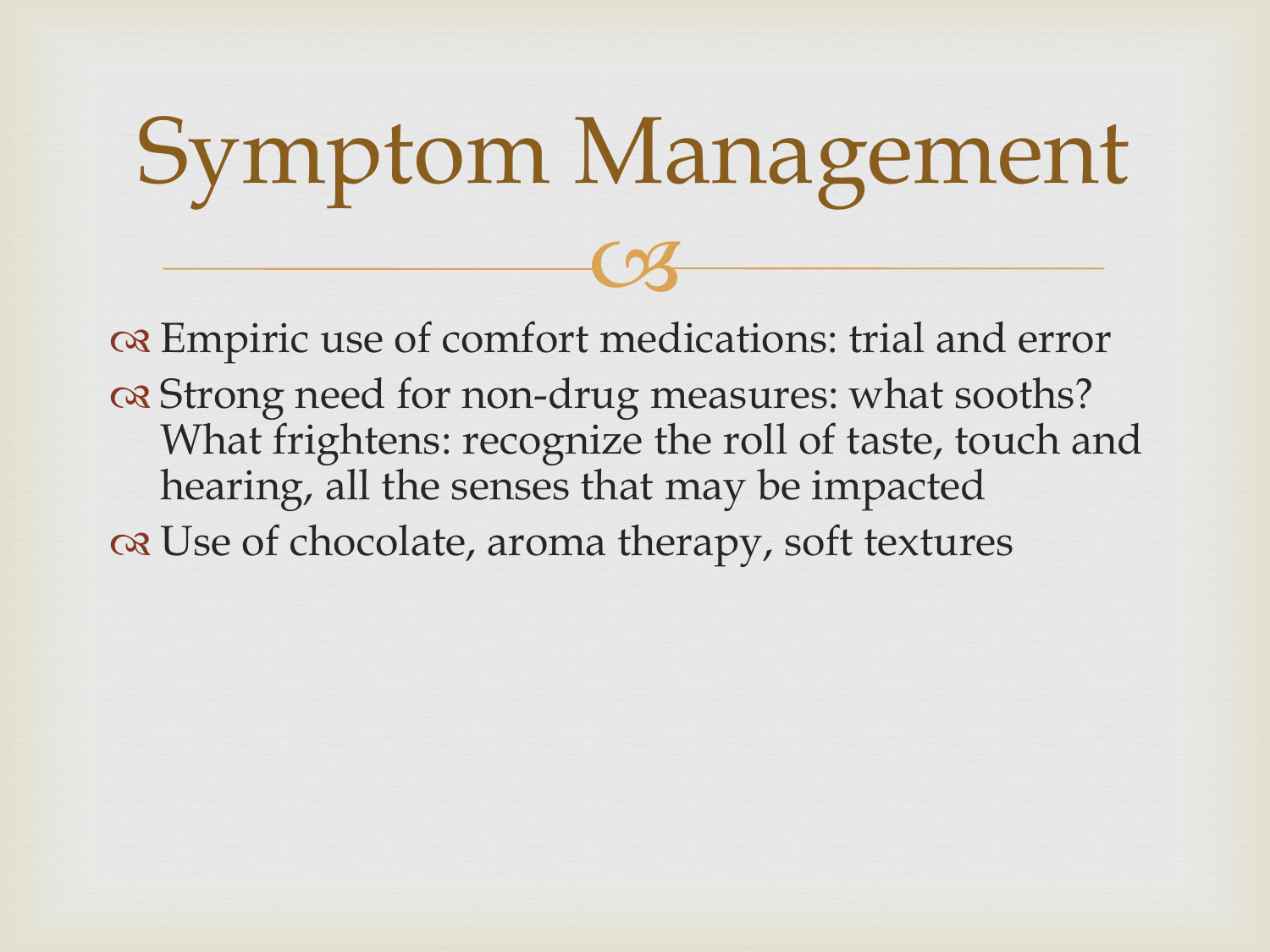### Best interest standard

 $C<sub>3</sub>$ 

Determination of greatest net benefit Focuses primarily upon the current and future interests Heavy focus on quality of life Favorable balance of simple pleasure or contentment over pain/discomfort, minimizing pain and suffering Prolonging life can effect burdens that are often disproportionate to any benefits that person receives Goals: Restorative, supportive, palliative